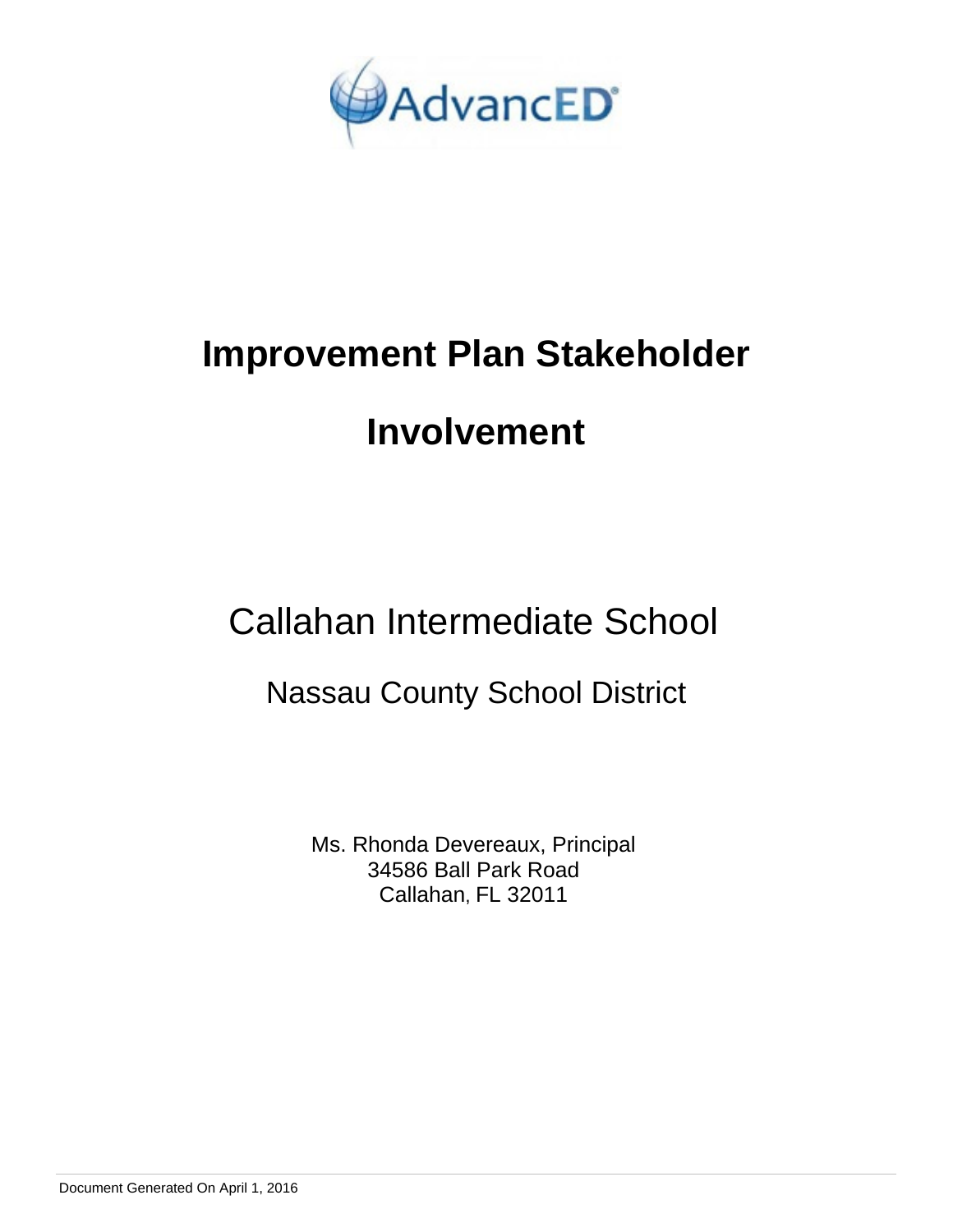## **TABLE OF CONTENTS**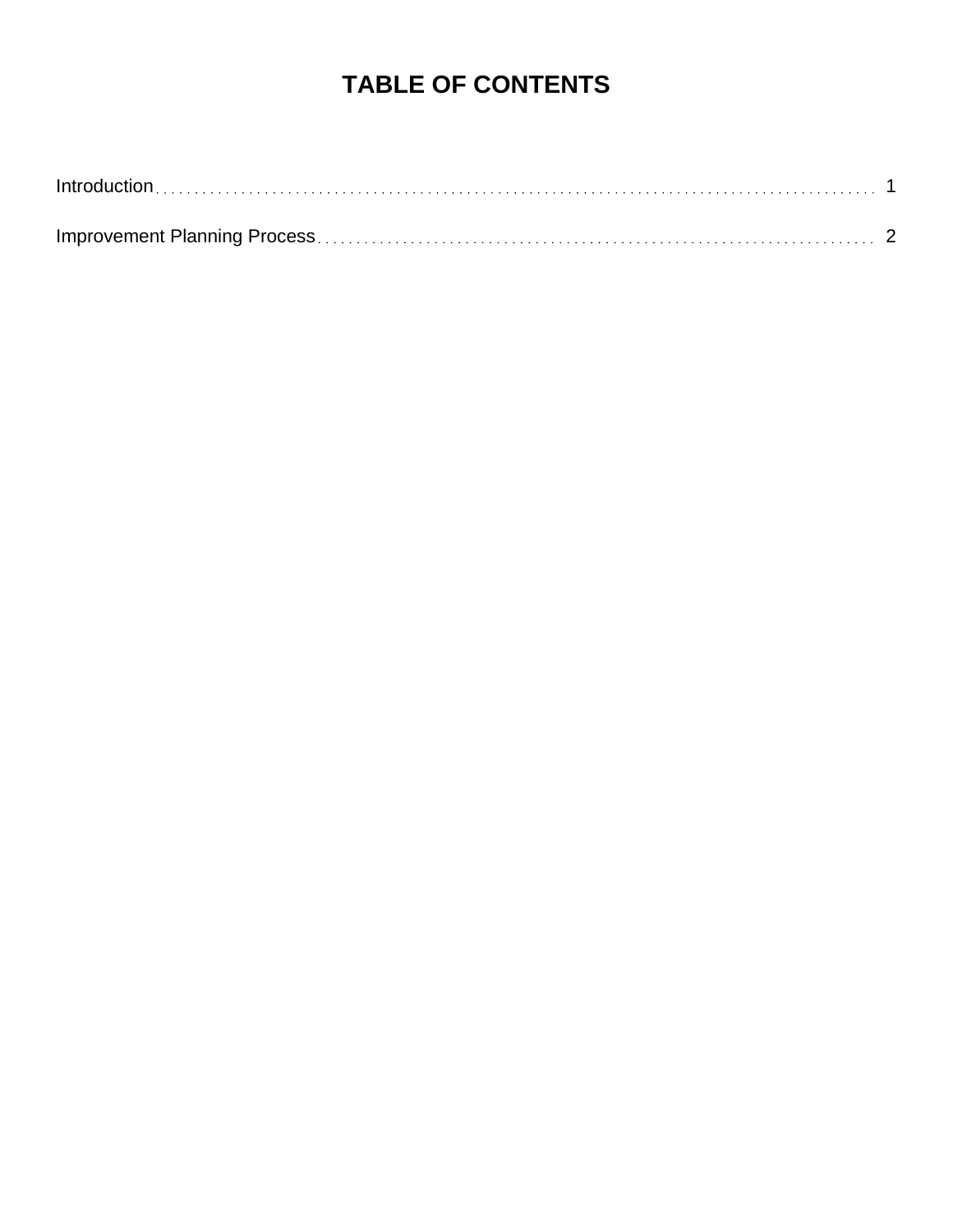### **Introduction**

The responses should be brief, descriptive, and appropriate for the specific section. It is recommended that the responses are written offline and then transferred into the sections below.